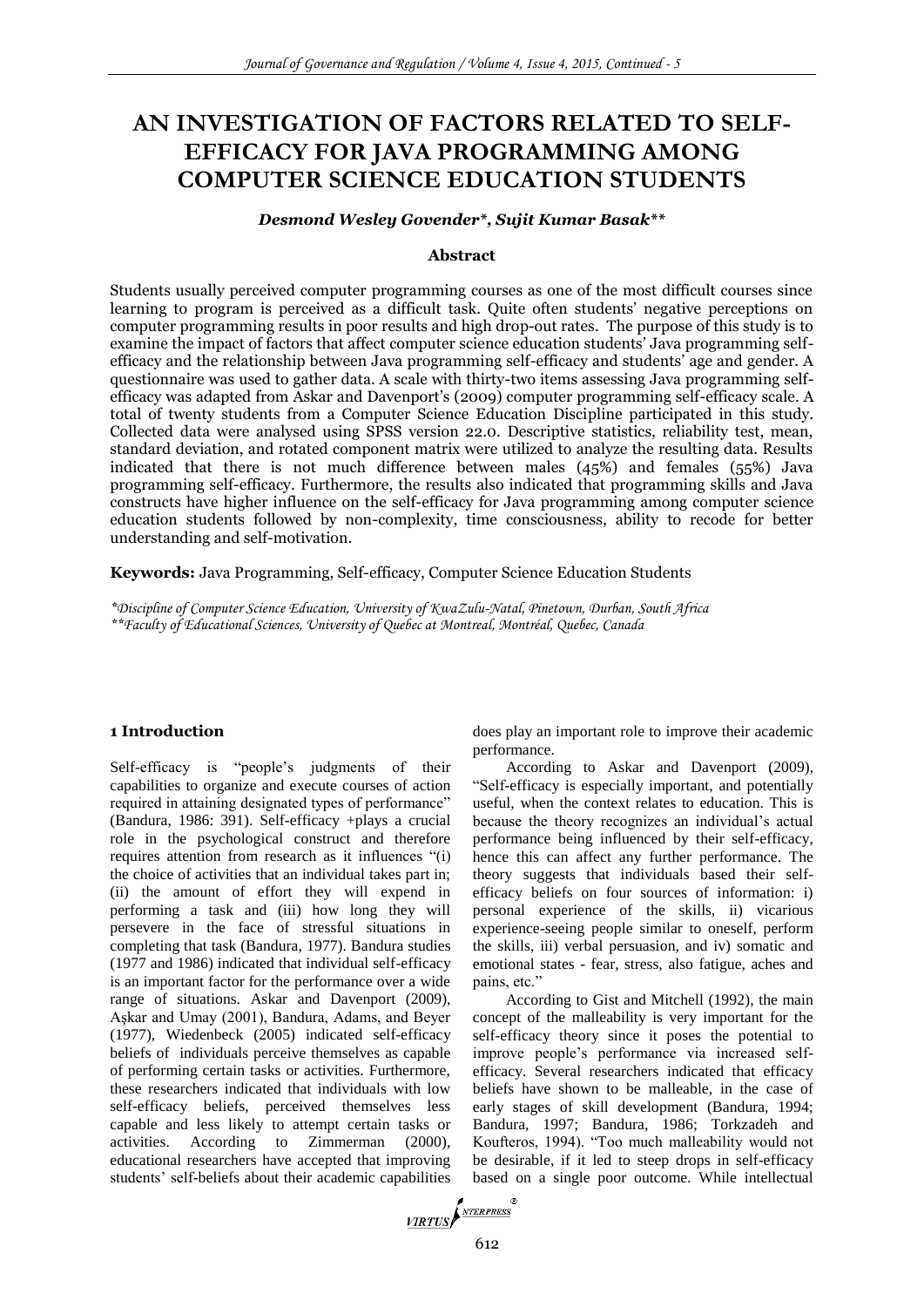ability and domain knowledge are major factors in achievement in educational settings, perceived selfefficacy also plays a strong role. Those with the same level of cognitive skill development vary in their intellectual performance depending on the strength of their self-efficacy beliefs" (Zimmerman, 1995).

### **2 Problem statement**

According to Fang (2012), Garner (2009) and Nilsen and Larsen (2011), students experience programming difficulties with the content and algorithmic structure of the programming because of low self-efficacy and motivation. Garner (2009) indicated that learning computer programming bears a considerable cognitive load on students. Several researchers (Korkmaz, 2013; Nilsen and Larsen, 2011; Caspersen and Kolling 2009; Bergin and Reilly 2005; Dreyfus and Dreyfus, 1986) indicated that students usually perceived computer programming courses as one of the most difficult courses as learning to program is perceived as a difficult task, compared to the other subjects, high drop-out and the failure rates are very common. In this relation, learning computer programming requires the process of acquiring skills which are considered difficult and requires a great amount of effort. According to Gomes and Mendes (2007), many problems are related to the acquiring of computer programming skills for academic success and the level of student's satisfaction. Studies by Tan et al. (2009) stated that during the learning phase of computer programming, difficulties faced by students contributes directly to the development of the negative perception on computers as a discipline. This phenomenon is usually caused by a sense of misjudgement among students, that learning and acquiring a competence in programming is a highly difficult process. However, as a consequence, students unconsciously reject the process of learning programming. Furthermore, their studies also indicated it is a crucial task to determine beforehand, students' perception of programming and take countermeasures to tackle and address the problems associated with these perceptions.

# **3 Research question**

What factors affect computer science education students Java programming self-efficacy?

# **4 Aim and objectives**

The aim of this study is to evaluate the impact of factors that affect computer science education students' Java programming self-efficacy. This aim is achieved through the following specific objectives:

• To identify the self-efficacy factors influencing computer science education students Java programming;

 To analyse the impact of self-efficacy factors on computer science education students Java programming;

 To examine the activities and strategies that universities should take in order to improve the levels of satisfaction among computer science education students of their Java programming self-efficacy.

# **5 Literature review**

A study was conducted by Korkmaz and Altun (2014) on engineering student's C++ computer programming self-efficacy levels and their sample size of the study consisted of 378 engineering students. The results of the study indicated that the scale is reliable and valid, and it can be used for the measurement of self-efficacy of engineering students in a Turkish cultural environment. Furthermore, their study also indicated that self-efficacy perception of students in computer engineering is found to be higher than that of the students in electrical-electronic engineering. Ramalingam and Wiedenbeck (1998) conducted a study and their research results indicated that differences in self-efficacy between the pre-test and the post-test was usually found among students with low self-efficacy. Moreover, their studies also indicated that no substantial difference was found between males and females.

Studies conducted by Anastadiadou and Karakos (2011), Erdogan et al., (2008), Sacks et al., (1993), and Austin (1987) indicated that several factors affects the success for learning , but it is generally accepted that attitude and self-efficacy perception are the most important factors among others. Research results from Levine and Donitsa-Schmith (1998) indicated that computer competence and computer literacy are not just related to level of knowledge, constraints, applications, and effect of the computer but, at the same time, it is directly related to the individual's attitudes towards the computer.

According to Askar and Davenport (2009), selfefficacy directly affects the process of acquiring new skill and using a new skill. They also stated that selfefficacy can be used as a tool and a reliable one in order to predict a person's performance. Furthermore, their studies indicated that self-efficacy of the students were influenced by their computer experience and their computer skills. Moreover, their studies stated that students' gender and the family usage of computers did not affect students' self-efficacy (Askar and Davenport, 2009). Studies by Ramalingam, La Belle, and Wiedenbeck (2004) stated that previous programming experience has an influence on programming self-efficacy.

A study was conducted by Jegede (2009) in a university in Nigeria on engineering students' Java programming self-efficacy with students' programming experience. The research results indicated that there is a relationship between the students' Java programming self-efficacy and each of

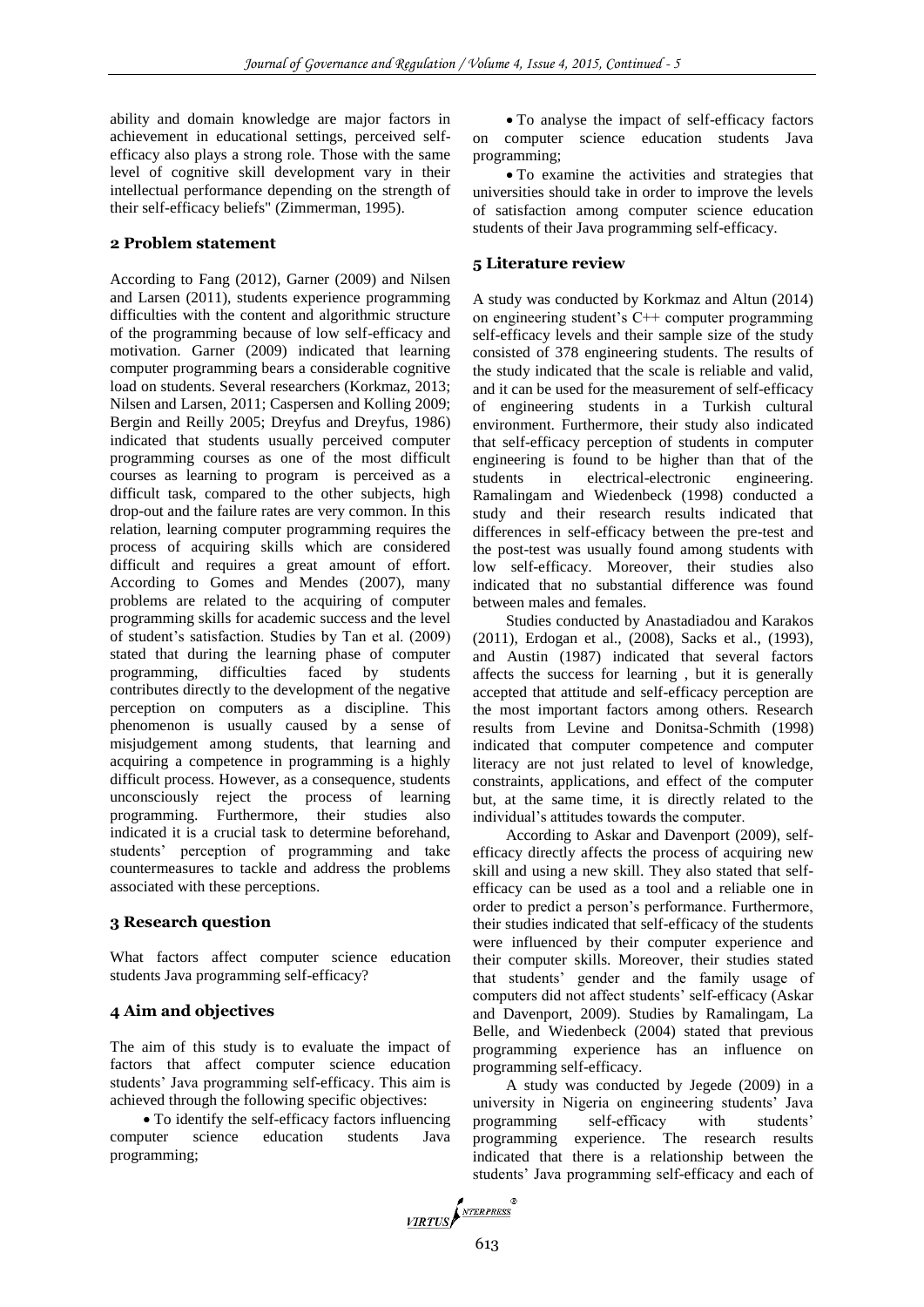the computer use and programming experience factors. Wiedenbeck (2005) presented a view on the self-efficacy as a factor of success when comparing students at the same level of the cognitive skills development, a student with higher self-efficacy beliefs is more likely to take on more advanced progressive challenges and finally will strive harder to reach the goals. Furthermore, Wiedenbeck (2005) and Askar and Davenport (2009) also indicated that with the low self-efficacy beliefs an individual tends to exaggerate problems and undergo stress and depression that can make a solvable problem impossible. According to Cassidy and Eachus (2002), higher levels of perceived self-efficacy correlate to generate the motivational efforts and the perseverance. Askar and Davenport (2009) stated that self-efficacy has emerged as an important means of understanding the predicting of a person's performance. On the other hand, according to Jegede (2007), higher levels of computer self-efficacy correspond to greater achievement of computer competence.

According to Korkmaz (2011), a person's selfefficacy perception is the self-evaluation of his or her competence to conduct the task successfully. Furthermore, it is considered a prediction of a person's aptitude for what he or she can accomplish, in terms of his or her competence in order to complete a particular task. Moreover, a person can have all the necessary qualities to complete a task, but the deficiency in selfbelief and lack of motivation can raise a failure. Further, Asker and Davenport (2009) indicated that self-efficacy has the direct effect to process a new acquiring skill. In this connection, the level of the selfefficacy can be used as a tool and a reliable indicator in terms of a person's performance.

#### **6 Methodology**

The underlying research design is based on the use of validated questionnaires from Ashkar and Davenport (2009). Collected data were analyzed using SPSS version 22.0. The next section discusses these questionnaires and their measurements.

#### *6.1 Sample and procedure*

This study was experimental and conducted within a public university in KwaZulu-Natal, South Africa. The sample consisted of 20 computer science education students. Each participant's participation was purely voluntary and they were assured of anonymity. The questionnaire, which is described in more detail in the following section, was administered to participants in the first week to the second week of May 2015.

# *6.2 Questionnaire*

The questionnaire was developed to capture information relevant to the study and consisted of two parts. Part One sought information on factors affecting, Part Two consisted of questions regarding demographics. Each participant was allocated 20 minutes to fill the questionnaire. There was a total of 34 questions in the survey. In 31 of the questions, the students were asked to answer (on a scale 1 to 7) how well they think they meet five specific course goals of the introductory programming course:

a) Analyze and design solutions for simple problems

b) Formulate a strategy for managing the larger problems

c) Systematic debugging

d) Read, understand and modify the small parts of large amounts of code written by others

e) Explain general principles for how a computer is structured and operates

Three of the questions asked where for gender, programming experience and what student group they belonged to.

#### **7 Results**

#### *7.1 Demographics*

Demographics consist of three items, namely, age, gender, and year of study. All the three items have been explained below with tables and graphs.

#### *7.1.1 Age*

Table 1 shows that all the respondents are between 20 to 30 years old. A graphical representation of this distribution is depicted in Figure 1.

**Table 1.** Age frequency distribution

|              |                                  | requency. | 'ercent | $\bullet$<br>Percent<br>/alid | <b>Percent</b><br>amulative |
|--------------|----------------------------------|-----------|---------|-------------------------------|-----------------------------|
| 1.1<br>Valıd | $\bigcap$<br>20-<br>vears<br>∙o∪ | or<br>∠∪  | 100.0   | 100.0                         | 100.0                       |

#### *7.1.2 Gender*

Table 2 and Figure 2 represents that more than half of the respondents (55%) are female. On the other hand, 45% of the respondents are male. A graphical

representation of this distribution is depicted in Figure 2.

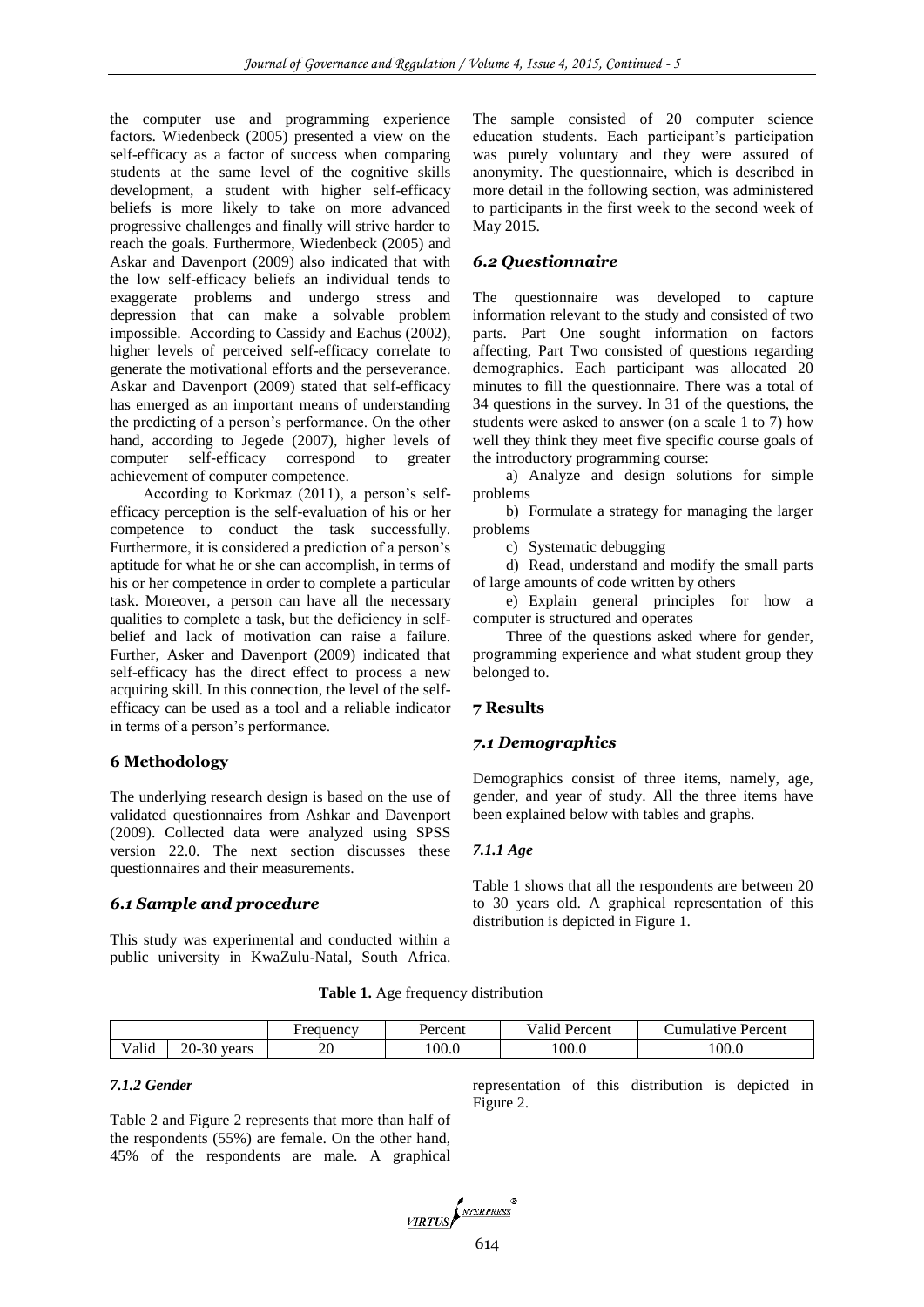# **Figure 1.** Age distribution



**Table 2.** Gender frequency distribution

|       |        | Frequency | Percent | Valid Percent | <b>Cumulative Percent</b> |
|-------|--------|-----------|---------|---------------|---------------------------|
|       | Male   |           | 45.0    | 45.0          | 45.0                      |
| Valid | Female |           | 55.0    | 55.0          | 100.0                     |
|       | Total  | 20        | 100.0   | 100.0         |                           |

**Figure 2.** Gender distribution



# *7.1.3 Year of study*

Table 3 and Figure 3 represents that half of the respondents were from the level of study 310 and half of the respondents were from the level of study 410. A graphical representation of this distribution is depicted in Figure 3.

|  |  |  |  | Table 3. Year of study frequency distribution |
|--|--|--|--|-----------------------------------------------|
|--|--|--|--|-----------------------------------------------|

|       |       | Frequency | Percent | Valid Percent | <b>Cumulative Percent</b> |
|-------|-------|-----------|---------|---------------|---------------------------|
|       | 310   | 10        | 50.0    | 50.0          | 50.0                      |
| Valid | 410   | 10        | 50.0    | 50.0          | 100.0                     |
|       | Total | 20        | 100.0   | 100.0         |                           |

 $\frac{\sqrt{VIRTUS}}{\sqrt{VIRTUS}}$  615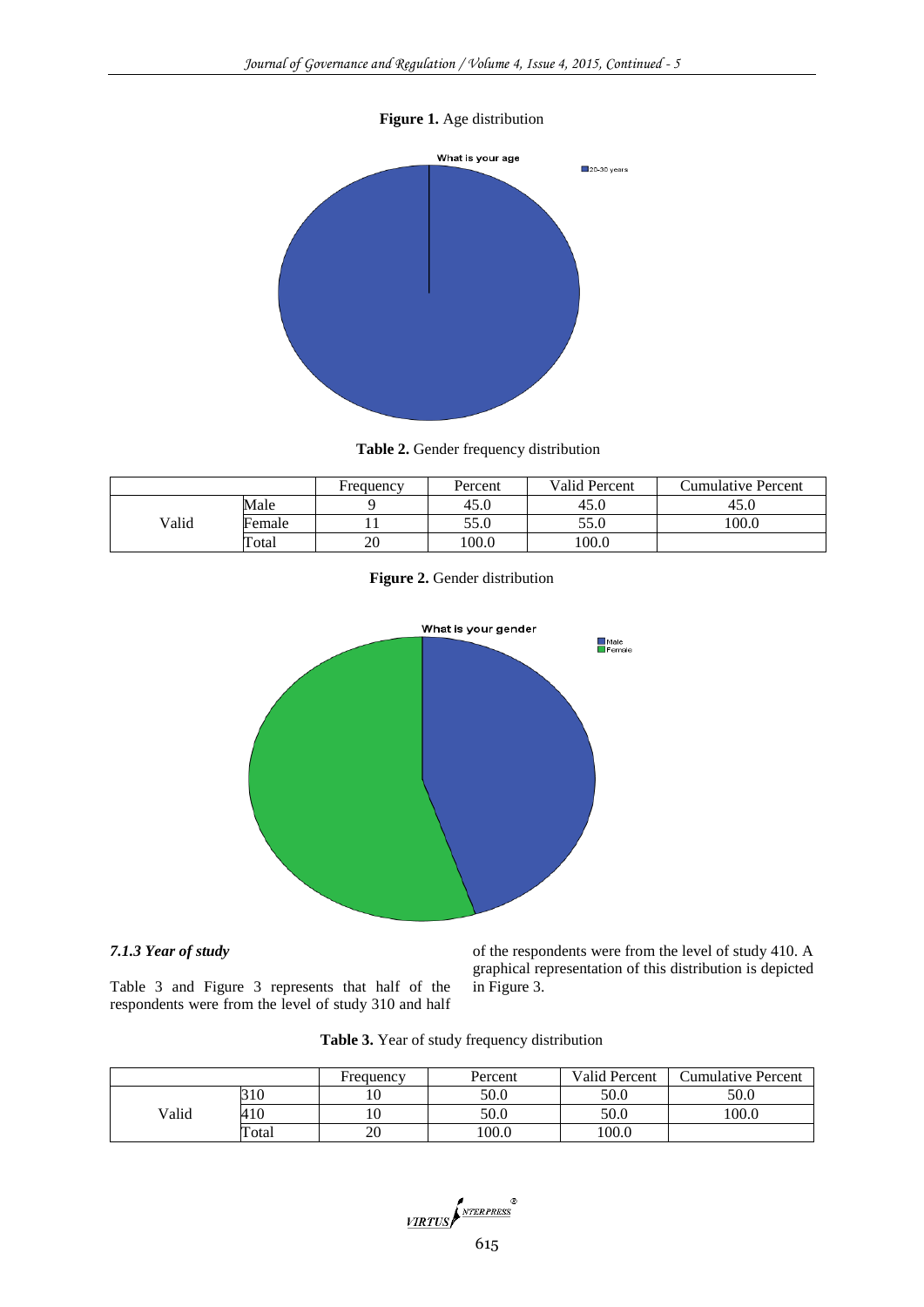#### **Figure 3.** Year of study distribution



### **8 Reliability**

Reliability testing of the questionnaire data was done by calculating Cronbach's coefficient alpha (α) for each Likert scale based section of the questionnaire. Data from the questionnaire was reliable because the Table 4 shows that the Cronbach's Alphas is 0.973 for the 32 items.

#### **Table 4.** Cronbach's Alpha

| Cronbach's | Cronbach's Alpha Based on | N of         |
|------------|---------------------------|--------------|
| Alpha      | <b>Standardized Items</b> | <b>Items</b> |
| 973        | 973                       |              |

#### **9 Mean and standard deviation of selfefficacy**

Mean and standard deviations of the self-efficacy scores of all the 32 items are given in Table 5. There was a significant difference between each item of the questions of the self-efficacy for Java programming.

# **10 Rotated component matrix**

The researchers also performed the testing of the overall validity of the questionnaire data by factor analyzing all the reliable and valid items from the Likert scale based on variables and the results was as follows:

- Number of items 32
- Number of components extracted is 6

Table 6 shows the rotated matrix of the reliable and valid items from the Likert scale based variables. The extraction of six components of this factor analysis confirms that the Likert scale based variables of the questionnaire are indeed valid to represent all the variables. Six components are namely programming skill (component 1), Java constructs (component 2), non-complexity (component 3), time consciousness (component 4), ability to recode for better understanding (component 5) and selfmotivation (component 6).

*In the case of programming skill (component 1),* Table 6 shows that out of 32 items only four items, namely Q9 (.754), Q10 (.877), Q12 (.713), and Q27 (.777) have significantly influenced students in the computer science education discipline in terms of self-efficacy for Java programming. *In the case of Java constructs (component 2),* Table 6 shows that out of 32 items only four items, namely Q2 (.800), Q7 (.866), Q14 (.878), and Q15 (.890) have significantly influenced students in the computer science education discipline in terms of self-efficacy for Java programming. *For the non-complexity (component 3),* Table 6 shows that out of 32 items only three items, namely Q4 (.912), Q5 (.883), and Q6 (.793) have significantly influenced students in the computer science education discipline in terms of self-efficacy for Java programming. *For the time consciousness (component 4),* Table 6 shows that out of 32 items, only two items, namely Q23 (.855) and Q24 (.818) have significantly influenced students in the computer science education discipline in terms of self-efficacy for Java programming. *In the case of time consciousness (component 5),* Table 6 shows that out of 32 items only one item, namely Q30 (.760) have significantly influenced students in the computer science education discipline in terms of selfefficacy for Java programming. *Finally, in the case of Self-motivation (component 3),* Table 6 shows that out of 32 items only one item, namely Q31 (.908) have significantly influenced students in the computer science education discipline in terms of self-efficacy for Java programming. Among all six components only first two components have the highest influence on the self-efficacy for the Java programming followed by component 3, component 4, component 5 and component 6.

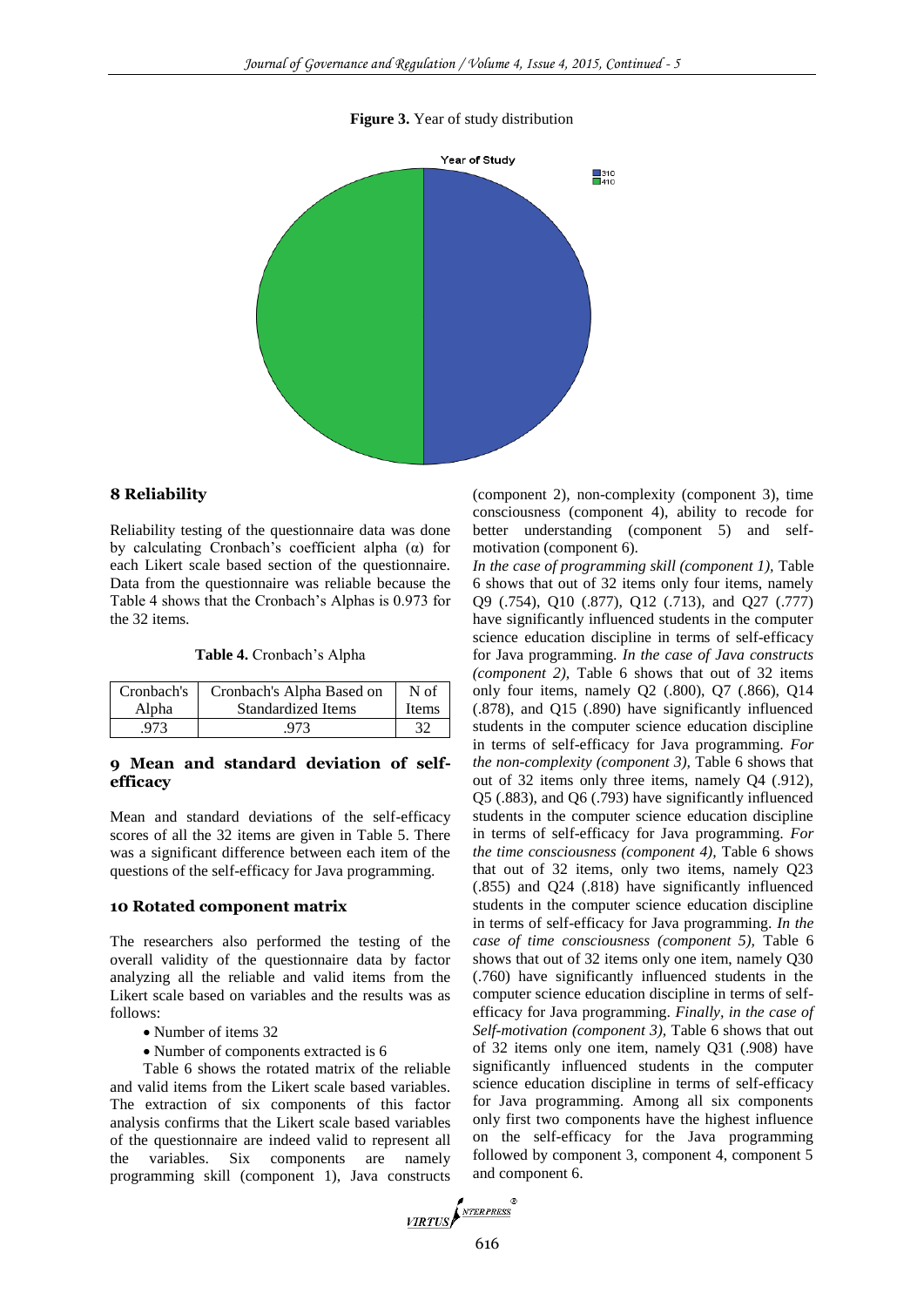| <b>Item Statistics</b> |                   |                    |    |  |
|------------------------|-------------------|--------------------|----|--|
|                        | Mean              | Std. Deviation     | N  |  |
| Q1                     | 5.50              | .946               | 20 |  |
| Q2                     | $\overline{5.25}$ | 1.293              | 20 |  |
| $Q\overline{3}$        | 5.30              | 1.081              | 20 |  |
| $Q\overline{4}$        | 6.40              | .754               | 20 |  |
| $Q\overline{5}$        | 6.00              | $1.45\overline{1}$ | 20 |  |
| Q6                     | 5.70              | 1.418              | 20 |  |
| Q7                     | 5.05              | 1.317              | 20 |  |
| Q8                     | 4.45              | 1.761              | 20 |  |
| Q <sub>9</sub>         | 5.85              | 1.348              | 20 |  |
| Q10                    | 5.05              | 1.538              | 20 |  |
| Q11                    | 5.10              | 1.651              | 20 |  |
| Q12                    | 4.80              | 1.704              | 20 |  |
| Q13                    | 4.75              | 1.333              | 20 |  |
| Q14                    | 5.60              | 1.536              | 20 |  |
| Q15                    | 5.40              | 1.392              | 20 |  |
| Q16                    | 5.75              | 1.020              | 20 |  |
| Q17                    | 5.20              | 1.005              | 20 |  |
| Q18                    | 4.50              | 1.357              | 20 |  |
| Q19                    | 5.40              | 1.095              | 20 |  |
| Q20                    | 5.15              | 1.309              | 20 |  |
| Q21                    | 5.55              | 1.504              | 20 |  |
| Q22                    | 5.55              | 1.050              | 20 |  |
| Q23                    | 5.55              | 1.099              | 20 |  |
| Q24                    | 5.40              | 1.095              | 20 |  |
| Q25                    | 5.00              | 1.214              | 20 |  |
| Q26                    | 4.50              | 1.318              | 20 |  |
| Q27                    | 4.80              | 1.473              | 20 |  |
| Q28                    | 4.40              | 1.046              | 20 |  |
| Q29                    | 4.00              | 1.376              | 20 |  |
| Q30                    | 4.55              | 1.317              | 20 |  |
| Q31                    | 4.90              | 1.483              | 20 |  |
| Q32                    | 5.00              | 1.170              | 20 |  |

| Table 5. Mean and standard deviation of self-efficacy |
|-------------------------------------------------------|
| according to questionnaire items                      |

# **Table 6.** Rotated matrix for the six Likert scale based variables

# Rotated Component Matrix Component  $1 \mid 2 \mid 3 \mid 4 \mid 5 \mid 6$ Q1 .474 .589 .495  $Q2$  .800 Q3 .510 .461 .470 04 .912 Q5 883 06 .793  $Q7$  | .866 Q8 608 Q9 .754 Q10 .877 Q11 .672 Q12 .713 .469 Q13 .508 .612 014 .878 015 .890 Q16 .490 Q17 .688 Q18 .638 .474 Q19 .571  $Q20$  .472 .548 .466  $Q21$  .587  $Q22$  .613 623 .855 024 .818 025 .682 .520  $Q26$  .534 .534 .520 Q27 .777 Q28 .699  $Q29$  .689  $Q30$  .760  $Q31$  .908  $Q32$  .518 .493

# **11 Conclusion and discussion**

The aim of this study was to investigate predictors of Java programming language, self-efficacy among computer science education students. This study focused on the relationship between Java programming, self-efficacy beliefs, as well as age and gender. Our results indicated that programming skills and Java constructs have high influence for Java programming in computer science education students followed by non-complexity and time consciousness. Students were less confident on the ability to recode for better understanding and self-motivation since only one item contributed to the factor.

Overall, our initial results confirm that the relevance of self-efficacy to the acquisition of programming skills, Java constructs, non-complexity, time consciousness, ability to recode for better understanding, and self-motivating is in line with Bandura's theory. However, consistent with the

previous findings, the present study of computer science education students supports existing literature on taking a programming course before significantly predicting students' programming self-efficacy (Ramalingam and Wdidenback, 1998; Weidenback, 2005; Askar and Davenport 2009).

On the contrary, Jegede (2009) found years of computing experience did not predict Java selfefficacy. However, we can say that the programming course experience continues to affect students' selfefficacy until the end of the year. Furthermore, even at the end of the semester, reading and understanding Java programming seems to be challenging for the students who have never taken any programming course before.

# **12 Limitations**

Although this study is limited by the time limits under which it was carried out, the preliminary results show

VIRTUS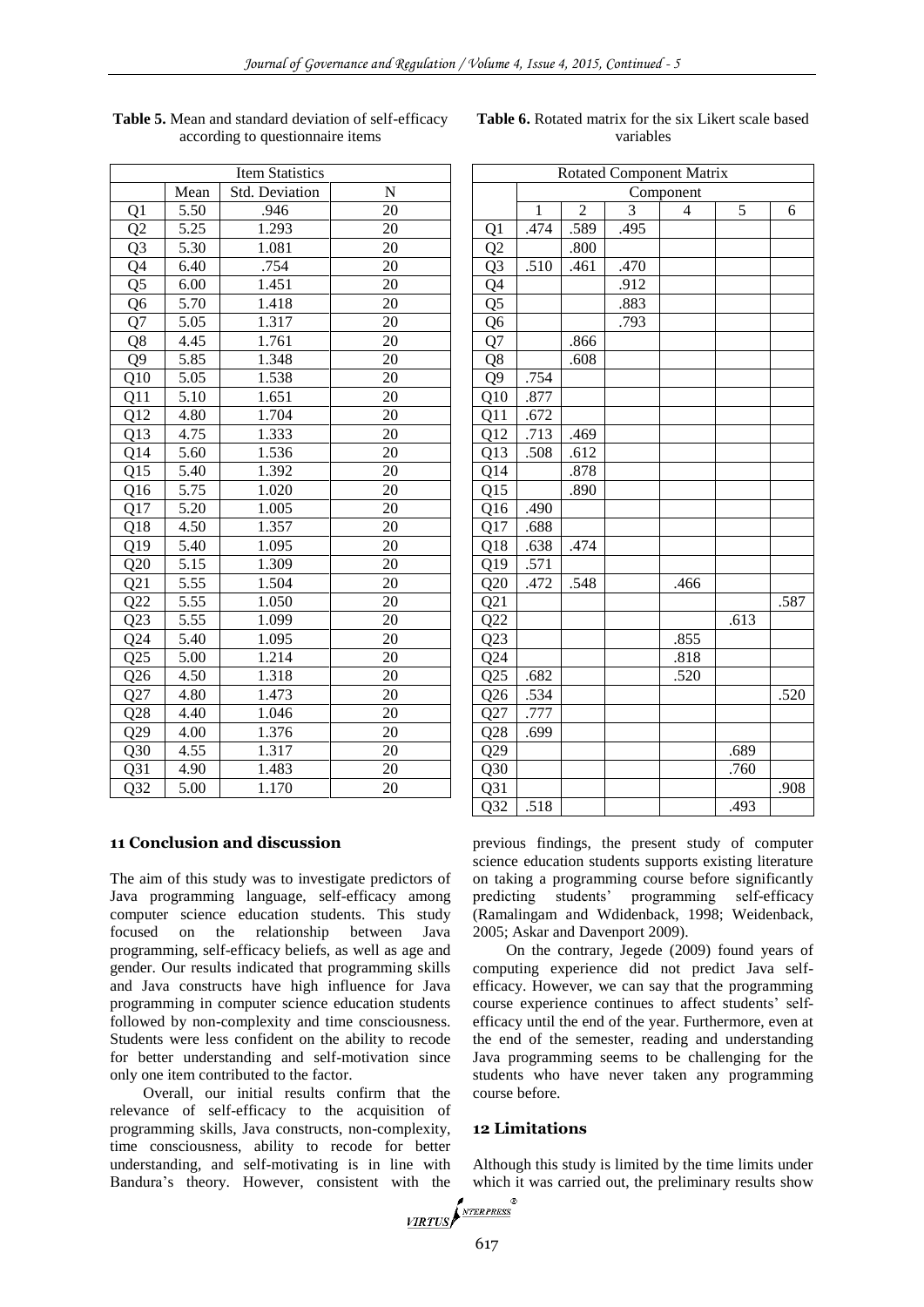that there is a strong influence with programming skills, Java constructs, non-complexity, time consciousness, ability to recode for better understanding, and self-motivation for self-efficacy of Java programming in computer science education students. For future studies, it would be very interesting to carry out the longitudinal study where one can follow the same group of students rather than asking students from two different years with regard to their self-efficacy beliefs. Some difficulties have been experienced because Java programming was new for most of the students in the 310 level. The study, of university level students, concentrated on the predictors that determine a participant's Java programming self-efficacy beliefs rather than their effects on academic achievement. It would also be interesting to relate Java programming self-efficacy to students' actual academic achievement.

#### **References**

- 1. Anastadiadou, S. D. and Karakos, A. S. (2011), "The beliefs of electrical and computer engineering students' regarding computer programming", The International Journal of Technology, Knowledge and Society, Vol. 7, No. 1, pp. 37-51.
- 2. Aşkar, P. and Umay, A. (2001), "Perceived computer self-efficacy of the students in the elementary mathematics teaching programme", Journal of Hacettepe University Education Faculty 21, pp. 1-8.
- 3. Askar, P. and Davenport, D. (2009), "An investigation of factors related to self-efficacy for java Programming among engineering students", The Turkish Online Journal of Educational Technology, Vol. 8, No. 1, pp. 26-32.
- 4. Austin, H. S. (1987), "Predictors of pascal programming achievement for community college students", Proceedings of the eighteenth SIGCSE technical symposium on computer science education, Missouri, United States, pp. 161-164.
- 5. Bandura, A. (1977), "Self-Efficacy: Toward a unifying theory of behavioural change", Psychological review, Vol. 84, No. 2, pp. 191-215.
- 6. Bandura, A. (1986), Social Foundations of Thought and Action, Prentice hall, Englewood Cliffs, NJ.
- 7. Bandura, A. (1994), Self-efficacy. In V.S. Ramachaudran (Ed.), Encyclopedia of Human Behavior, Vol. 4, Academic Press, NY, 71-81.
- 8. Bandura, A. (1997), Self-efficacy: The exercise of control. W. H Freeman, NY.
- 9. Bandura, A. Adams, N. E. and Beyer, J. (1977), "Cognitive processes mediating behavioral change", Journal of Personality and Social Psychology, Vol. 35, No. 3, pp. 125-139.
- 10. Bergin, S., and Reilly, R. (2005), The Influence of Motivation and Comfort-level on Learning to Program, In University of Sussex, Brighton, UK.
- 11. Caspersen, M. E., and Kolling M. (2009), STREAM: A First Programming Process. ACT Transaction on Computing Education, 9, 1-29.
- 12. Cassidy, S., and Eachus, P. (2002), "Developing the computer User Self-Efficacy (CSUE) Scale: Investigating the Relationship between Computer Self-Efficacy, Gender and Experience with Computers",

Educational Computing Research, Vol. 26, No. 2, pp. 133-153.

- 13. Dreyfus, H., and Dreyfus, S. (1986), Mind Over Machine: The Power of Human Intuition and Expertise in the Era of the Computer, New York: Free Press.
- 14. Erdogan, Y., Aydin, E., and Kabaca, Y. T. (2008), "Exploring the psychological predictors of programming achievement", Journal of instructional psychology, Vol. 35, No. 3, pp. 264-270.
- 15. Fang, X. (2012), "Application of the participatory method to the computer fundamentals course, Affective Computing and Intelligent Interaction", Advances in Intelligent and Soft Computing, 137, pp. 185-189.
- 16. Garner, S. (2009), Learning to Program from Scratch, 9th IEEE Int. Conference on Advanced Learning Technologies, 451-452, Doi: 10.1109/ICALT.2009.50.
- 17. Gist, M. E., and Mitchell, T. R. (1992), "Self-efficacy: A Theoretical Analysis of Its Determinants and Malleability", Academy of management review, Vol. 17, No. pp. 183-211.
- 18. Gomes, A. and Mendes, A. J. (2007). "Learning to program-difficulties and solutions. International conference on engineering education, ICEE. 3-7 Temmuz, Coimbra, Portugal. Available at http://ineer.org/Events/ICEE2007/papers/411.pdf
- 19. Jegede P.O. (2007), "Factors in computer Self-Efficacy among South-Western Nigeria College of Education", Teachers Journal of Psychology in Africa, Vol. 17, No. 1.
- 20. Jegede, P. O. (2009), "Predictors of Java programming self–efficacy among engineering students in a Nigerian university", International Journal of Computer Science and Information Security, 4 (1&2).
- 21. Korkmaz, Ö. (2011), "Study of validity and reliability of self-efficacy scale of teaching material utilization", Educational research review (ERR). Vol. 6, No. 15, pp. 843-853. Doi: 10.5897/ERR11.174
- 22. Korkmaz, Ö. (2013), "Students' difficulties in an opinions about designing algorithms according to different instructional applications", Energy education science and technology Part B: Social and Educational Studies, Vol. 5, No. 1, pp. 209-218.
- 23. Korkmaz, Ö. and Altun, H. (2014), "Adapting computer programming self-efficacy scale and engineering students' self-efficacy perceptions", Participatory Educational Research (PER), Vol. 1, No. 1, pp. 20-31.
- 24. Levine, T., and Donitsa-Schmidt, S. (1998), "Computer use, confidence, attitudes, and knowledge: a causal analysis", Computers in Human Behavior, Vol. 14, No. 1, pp. 125-146.
- 25. Nilsen H. and Larsen A. (2011), "Using the personalized system of instruction in an introductory programming course", NOKOBIT, 27-38. November 21-23.
- 26. Ramalingam, V. and Wiedenbeck, S. (1998), "Development and validation of scores on a computer programming self-efficacy scale and group analysis of novice programmer self-efficacy", Journal of Educational Computing Research, Vol. 19, No. 4, pp. 367-386.
- 27. Sacks, C., Bellisimo, Y., and Mergendoller, J., (1993), "Attitudes toward computers and computer use: the issue of gender", Journal of Research on Computing in Education, Vol. 26, No. 2, pp. 257-269.

VIRTUS